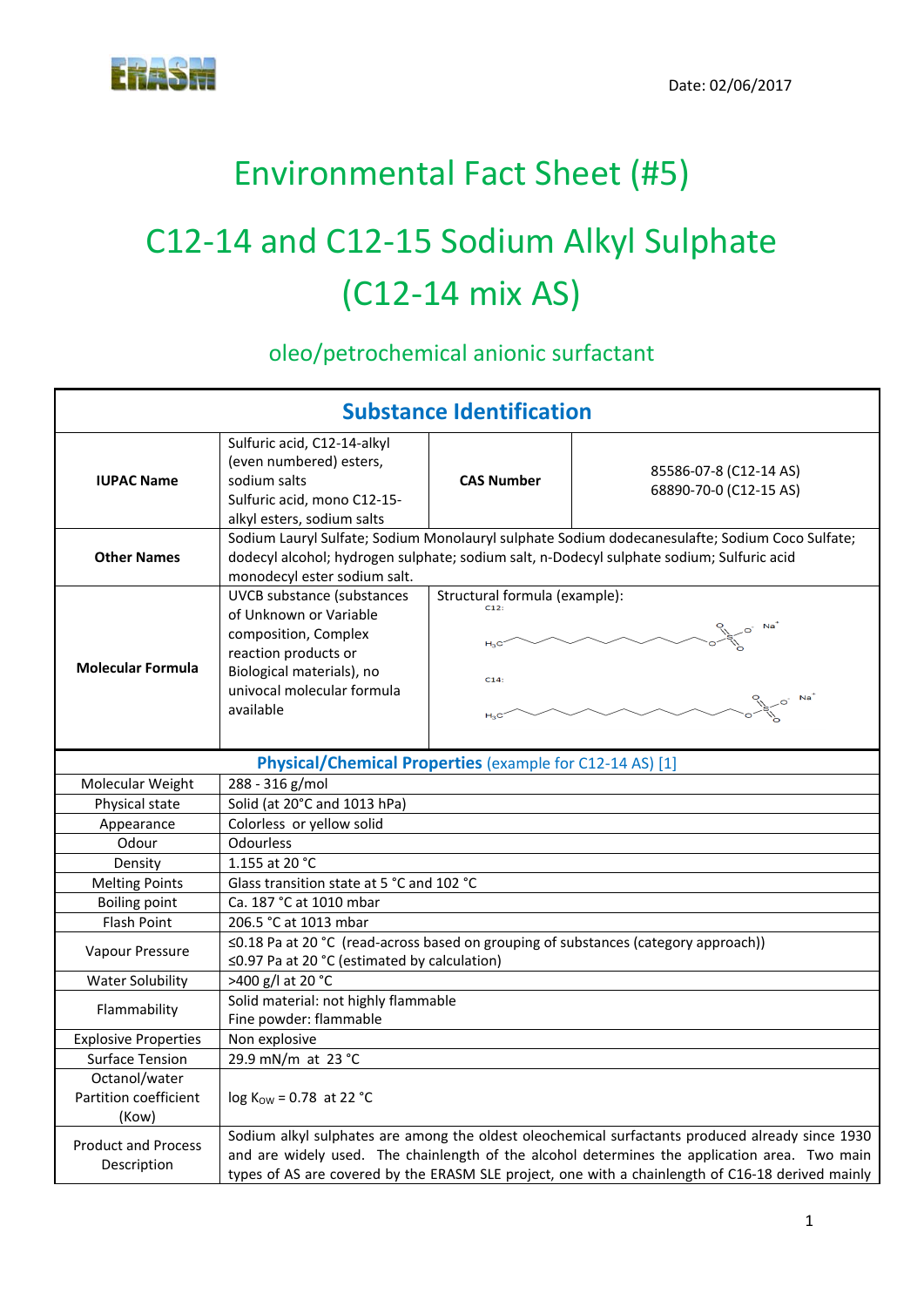

|             | from tallow and palm oil, and another type represented here with a chainlength of C12-14 or C12-15.<br>C12-14 AS is an anionic surfactant which can be made from coconut and palm kernel oil (referred to a<br>'oleo'). The C12-15 AS is the petroleum-based version (referred to as 'petro'). The use of these oils<br>varies between manufacturing sites and fluctuates based on market availability and price. The<br>inventory described here represents a market mix of the oleo and petro form, as reported to the<br>consultant. C12-14 AS and C12-C15 AS inventories are not reported separately in the SLE study.                                                                                                                                                                                                                                                          |
|-------------|-------------------------------------------------------------------------------------------------------------------------------------------------------------------------------------------------------------------------------------------------------------------------------------------------------------------------------------------------------------------------------------------------------------------------------------------------------------------------------------------------------------------------------------------------------------------------------------------------------------------------------------------------------------------------------------------------------------------------------------------------------------------------------------------------------------------------------------------------------------------------------------|
|             | C12-14 AS is produced from fatty acids or fatty acid methyl esters through an intermediate product<br>(its precursor: C12-14 fatty alcohol) by hydrogenation. The production stages of C12-14 AS are:<br>Step 1) Refining of triglycerides by treatment with phosphoric acid, centrifugation, and adsorption.<br>Step 2) Hydrolysis of refined triglycerides to yield fatty acids, or transesterified (with methanol) to<br>yield fatty acid methyl esters.<br>Step 3) Hydrogenation of fatty acid methyl esters to generate fatty alcohol.<br>Step 4) Sulphation of C12-14 fatty with sulphur trioxide diluted with inert gas.<br>Step 5) The reaction product leaving the reactor is degassed and neutralised as quickly as possible<br>using sodium hydroxide. Steps 1, 2 and 3 are further explained in the Fact Sheet of the surfactant<br>precursor C12-14 Fatty Alcohol (#3) |
|             | C12-15 alcohol is an essentially linear surfactant precursor of petrochemical origin. C12-15 alcohol<br>represented in this project is produced from petrochemical feedstock and based on the oxo process.<br>The oxo process (hydroformylation) consists of the reaction of olefins with an H2/CO gas (oxo gas)<br>mixture in the presence of suitable catalysts. The process involves the following steps: oxo reaction,<br>catalyst separation and regeneration, aldehyde hydrogenation and alcohol distillation (see Fact Sheet<br>#4).                                                                                                                                                                                                                                                                                                                                         |
| Application | Alkyl Sulphates are common components in washing and clearing products.                                                                                                                                                                                                                                                                                                                                                                                                                                                                                                                                                                                                                                                                                                                                                                                                             |

### **Life Cycle Assessment**

#### **General Introduction**

These Environmental Fact Sheets are a product of the *ERASM Surfactant Life Cycle & Ecofootprinting (SLE*) project. The objective of this project was to establish or update the current environmental profile of 15 surfactants and 17 precursors, taking into consideration actual surfactant production technology and consistent high quality background data.

The Fact Sheets are based upon life cycle assessment (LCA) and have been prepared in accordance with the ISO standard [ISO 14040: 2006 and ISO 14044: 2006]. In addition, the project follows the ILCD (2010) handbook. This Fact Sheet describes the cradle‐to‐gate production for a representative mixture of C12‐14 AS (from palm or coconut origin) and C12‐15AS (from petrochemical origin) as marketed in Europe.

The ERASM SLE project recommends to use the data provided in a full 'cradle-to-grave' life cycle context of the surfactant in a real application.

Further information on the ERASM SLE project and the source of these datasets can be found in [2].

The full LCI can be accessed via www.erasm.org or via http://lcdn.thinkstep.com/Node/

| <b>Goal and Scope of ERASM SLE Project [2]</b> |                                                                                                                                                    |  |
|------------------------------------------------|----------------------------------------------------------------------------------------------------------------------------------------------------|--|
|                                                | The main goal was to update the existing LCI inventories [3,5] for the production of C12-14 mix AS and its main                                    |  |
| precursors/intermediates.                      |                                                                                                                                                    |  |
|                                                | Data were collected as 12 month averages representing the year 2011. Background data have                                                          |  |
| <b>Temporal Coverage</b>                       | reference years from 2008 to 2010. The dataset is considered to be valid until substantial<br>technological changes in the production chain occur. |  |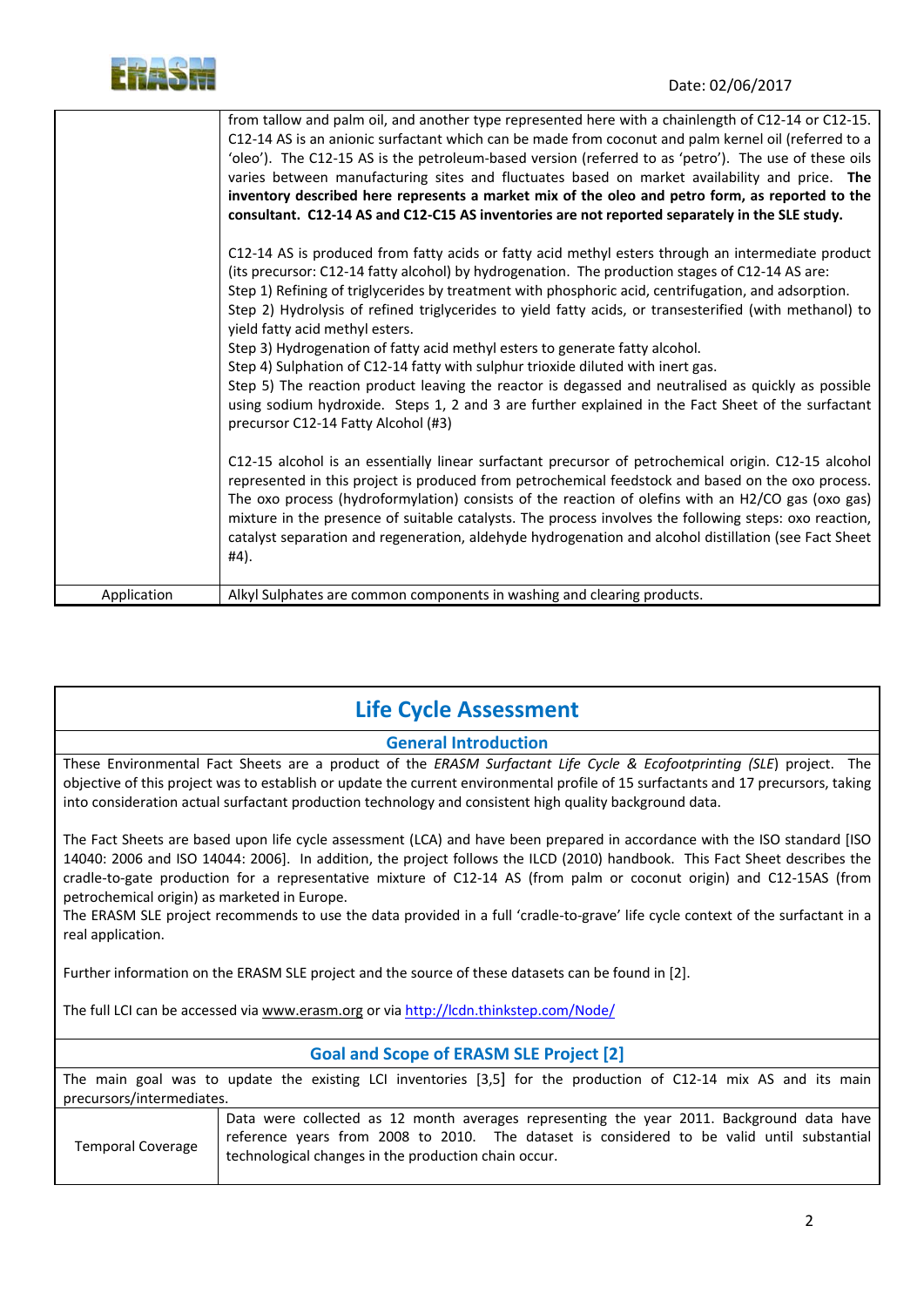

| <b>Geographical Coverage</b>            | Current data were based on three suppliers from Asia and Europe representing the imported and<br>produced C12-14 mix AS in Europe.<br>The geographical representativeness for C12-14 AS was considered 'good'.                                                              |                                                                                                                                                                                                              |                                                                                                                                                                                                                                                                                                                                                                                                                                                                                                                                 |  |
|-----------------------------------------|-----------------------------------------------------------------------------------------------------------------------------------------------------------------------------------------------------------------------------------------------------------------------------|--------------------------------------------------------------------------------------------------------------------------------------------------------------------------------------------------------------|---------------------------------------------------------------------------------------------------------------------------------------------------------------------------------------------------------------------------------------------------------------------------------------------------------------------------------------------------------------------------------------------------------------------------------------------------------------------------------------------------------------------------------|--|
| Technological<br>Coverage               | The technological representativeness for C12-14 AS was considered 'good'.<br>Figure 1 provides a schematic overview of the production process of C12-14 AS.                                                                                                                 |                                                                                                                                                                                                              |                                                                                                                                                                                                                                                                                                                                                                                                                                                                                                                                 |  |
| Representativeness for<br>market volume | >50% (Represented market volume (in mass) covered by primary data used in ERASM SLE project).                                                                                                                                                                               |                                                                                                                                                                                                              |                                                                                                                                                                                                                                                                                                                                                                                                                                                                                                                                 |  |
| <b>Declared Unit</b>                    | In ERASM SLE project the declared unit (functional unit) and reference flow is one thousand kilogram<br>(1000 kg) of surfactant active ingredient. This was the reference unit also used in [3].<br>Functional Unit: 1 metric tonne of C12-14 mix AS 100% active substance. |                                                                                                                                                                                                              |                                                                                                                                                                                                                                                                                                                                                                                                                                                                                                                                 |  |
|                                         |                                                                                                                                                                                                                                                                             | <b>Included</b>                                                                                                                                                                                              | <b>Excluded</b>                                                                                                                                                                                                                                                                                                                                                                                                                                                                                                                 |  |
|                                         | fatty alcohol (#4))                                                                                                                                                                                                                                                         | C12-14 (oleo) and C12-15 (petro) alcohol<br>production (these productions are further<br>explained in the Eco Profile fact sheet of the<br>precursor C12-14 fatty alcohol (#3) and C12-15                    | Construction of major capital equipment<br>(Infrastructure)                                                                                                                                                                                                                                                                                                                                                                                                                                                                     |  |
| Cradle-to Gate System                   |                                                                                                                                                                                                                                                                             | Sulphur trioxide production                                                                                                                                                                                  | Maintenance and operation of support<br>equipment                                                                                                                                                                                                                                                                                                                                                                                                                                                                               |  |
| <b>Boundaries</b>                       |                                                                                                                                                                                                                                                                             | Sodium hydroxide production                                                                                                                                                                                  | Human labor and employee transport                                                                                                                                                                                                                                                                                                                                                                                                                                                                                              |  |
|                                         | Energy production                                                                                                                                                                                                                                                           |                                                                                                                                                                                                              | Packaging                                                                                                                                                                                                                                                                                                                                                                                                                                                                                                                       |  |
|                                         | <b>Utilities</b>                                                                                                                                                                                                                                                            |                                                                                                                                                                                                              |                                                                                                                                                                                                                                                                                                                                                                                                                                                                                                                                 |  |
|                                         | Transportation processes for the main materials                                                                                                                                                                                                                             |                                                                                                                                                                                                              |                                                                                                                                                                                                                                                                                                                                                                                                                                                                                                                                 |  |
|                                         | Water use and treatment of waste water                                                                                                                                                                                                                                      |                                                                                                                                                                                                              |                                                                                                                                                                                                                                                                                                                                                                                                                                                                                                                                 |  |
|                                         | Treatment of wastes                                                                                                                                                                                                                                                         |                                                                                                                                                                                                              |                                                                                                                                                                                                                                                                                                                                                                                                                                                                                                                                 |  |
|                                         |                                                                                                                                                                                                                                                                             |                                                                                                                                                                                                              |                                                                                                                                                                                                                                                                                                                                                                                                                                                                                                                                 |  |
| Assumptions and<br>Limitations          |                                                                                                                                                                                                                                                                             | inputs), other transportation was not considered.                                                                                                                                                            | Transportation was considered for the main materials only (i.e. covers about 90% of the mass of all                                                                                                                                                                                                                                                                                                                                                                                                                             |  |
| Cut-off Criteria [4]                    | relevance.                                                                                                                                                                                                                                                                  | No significant cut-offs were used.<br>cumulative total of at least 98% of total energy inputs to the unit process.                                                                                           | The LCI study included all material inputs that had a cumulative total (refers to unit process level) of at<br>least 98% of the total mass inputs to the unit process, and included all material inputs that had a<br>The study included any material that had environmental significance in its extraction, manufacture,<br>use or disposal, is highly toxic, dangerous for the environment, or is classified as hazardous waste.<br>The sum of the excluded material flows did not exceed 5% of mass, energy or environmental |  |
| <b>Calculation Rules</b>                | Allocation                                                                                                                                                                                                                                                                  | For C12-14 mix AS production allocation was not applied to the foreground system.<br>However, allocation was applied for some background data (mass allocation for the<br>renewable precursors PKO and CNO). |                                                                                                                                                                                                                                                                                                                                                                                                                                                                                                                                 |  |
|                                         | Vertical averaging was considered (as long as the final product was the same, different<br>Aggregated<br>processes with common product intermediates can be aggregated in the average).<br>data                                                                             |                                                                                                                                                                                                              |                                                                                                                                                                                                                                                                                                                                                                                                                                                                                                                                 |  |
|                                         |                                                                                                                                                                                                                                                                             | Life Cycle Inventory and Impact Assessment [2]                                                                                                                                                               |                                                                                                                                                                                                                                                                                                                                                                                                                                                                                                                                 |  |
|                                         |                                                                                                                                                                                                                                                                             | Global Warming Potential (GWP). Other impacts may be calculated from the full LCI dataset.                                                                                                                   | Based on the LCI data an environmental impact assessment was performed for the indicators Primary Energy Demand (PED) and                                                                                                                                                                                                                                                                                                                                                                                                       |  |
|                                         |                                                                                                                                                                                                                                                                             |                                                                                                                                                                                                              | Primary Energy Demand (PED): An analysis of the inventory data shows that the production of the fatty alcohol contributes 50-<br>60% to the total PED and sodium hydroxide around 10%. Electricity and generation of thermal energy contribute around 20%                                                                                                                                                                                                                                                                       |  |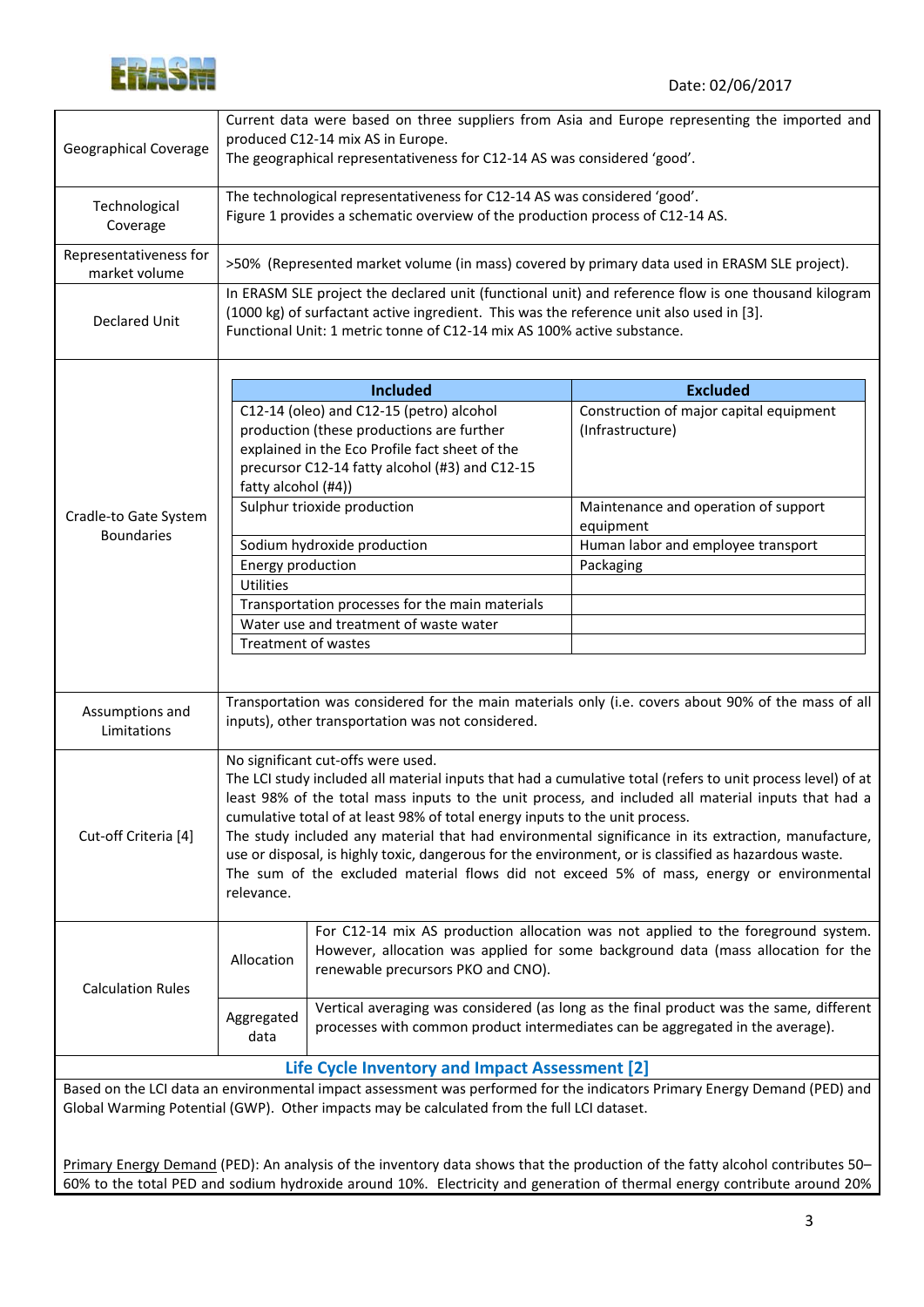

to the PED. The remaining contribution is due to consumed utilities, the waste treatment and transport.

Global Warming Potential (GWP): An analysis of the inventory data shows that the GWP of this production process is mainly caused (with more than 50% contribution) by the fatty alcohol, which is also the highest input by mass. Sodium hydroxide is responsible for approx. 10% of the GWP. Electricity and generation of thermal energy contribute around 20% to the GWP. The remaining contribution is due to consumed utilities, the waste treatment and transport. The carbon uptake results mainly from the precursor C12‐C14 fatty alcohol.

#### **Table 1. Primary Energy Demand and air emissions related to Global Warming per 1 tonne of C12‐14 AS/C12‐15 AS mix 100% active substance**

| <b>LCI result</b>                                                                  | Unit                         | <b>Amount</b> |
|------------------------------------------------------------------------------------|------------------------------|---------------|
| Primary energy demand                                                              |                              |               |
| Primary energy demand from renewable materials<br>(net calorific value)            | MJ                           | 24601         |
| Primary energy demand from fossil materials (net<br>calorific value)               | <b>MJ</b>                    | 42154         |
| Primary energy demand from fossil and renewable<br>materials (net calorific value) | MJ                           | 66755         |
| Air emissions related to Global Warming Potential                                  |                              |               |
| Carbon uptake, biotic                                                              | kg CO <sub>2</sub><br>equiv. | $-2938$       |
| Carbon dioxide, fossil                                                             | kg                           | 2159          |
| Carbon dioxide, biotic                                                             | kg                           | 1053          |
| Carbon dioxide, from land use, land use change and<br>peat oxidation               | kg                           | 918           |
| Methane                                                                            | kg                           | 12            |
| Nitrous oxide (laughing gas)                                                       | kg                           | 0.51          |
| <b>NMVOC</b> emissions                                                             | kg                           | 1.85          |
| Total GWP (according to <b>IPCC 2007</b> ])                                        | tCO <sub>2</sub><br>equiv.   | 1.63          |

| <b>References for the ERASM SLE Project</b>    |                                                                                                                                                                                                                                                                                                                                                                                                                                                              |  |
|------------------------------------------------|--------------------------------------------------------------------------------------------------------------------------------------------------------------------------------------------------------------------------------------------------------------------------------------------------------------------------------------------------------------------------------------------------------------------------------------------------------------|--|
| Data Owner and<br>Commissioner of the<br>study | ERASM (Environment & Health Risk Assessment and Management). A research partnership of the<br>Detergents and Surfactants Industries in Europe (www.erasm.org).                                                                                                                                                                                                                                                                                               |  |
| <b>LCA Practitioner</b>                        |                                                                                                                                                                                                                                                                                                                                                                                                                                                              |  |
| <b>Reviewers</b>                               | Prof. Walter Kloepffer, LCA Consult<br>Mrs. Charlotte Petiot and Dr. Yannick Leguern, BiolS by Deloitte<br>Dr. Yannick Schmidt (2.0 LCA Consultants).                                                                                                                                                                                                                                                                                                        |  |
| References                                     | [1] ECHA. http://echa.europa.eu<br>[2] Schowanek, D. et al. (2017). New and Updated Life Cycle Inventories for Surfactants used in<br>European Detergents: Summary of the ERASM Surfactant Life Cycle and Ecofootprinting Project. Int J.<br>LCA, in press.<br>[3] CEFIC-Franklin (1994). Resource and environmental profile analysis of petrochemical and oleo<br>chemical surfactants produced in Europe. Phase II Final Report, Franklin Associates, LTD. |  |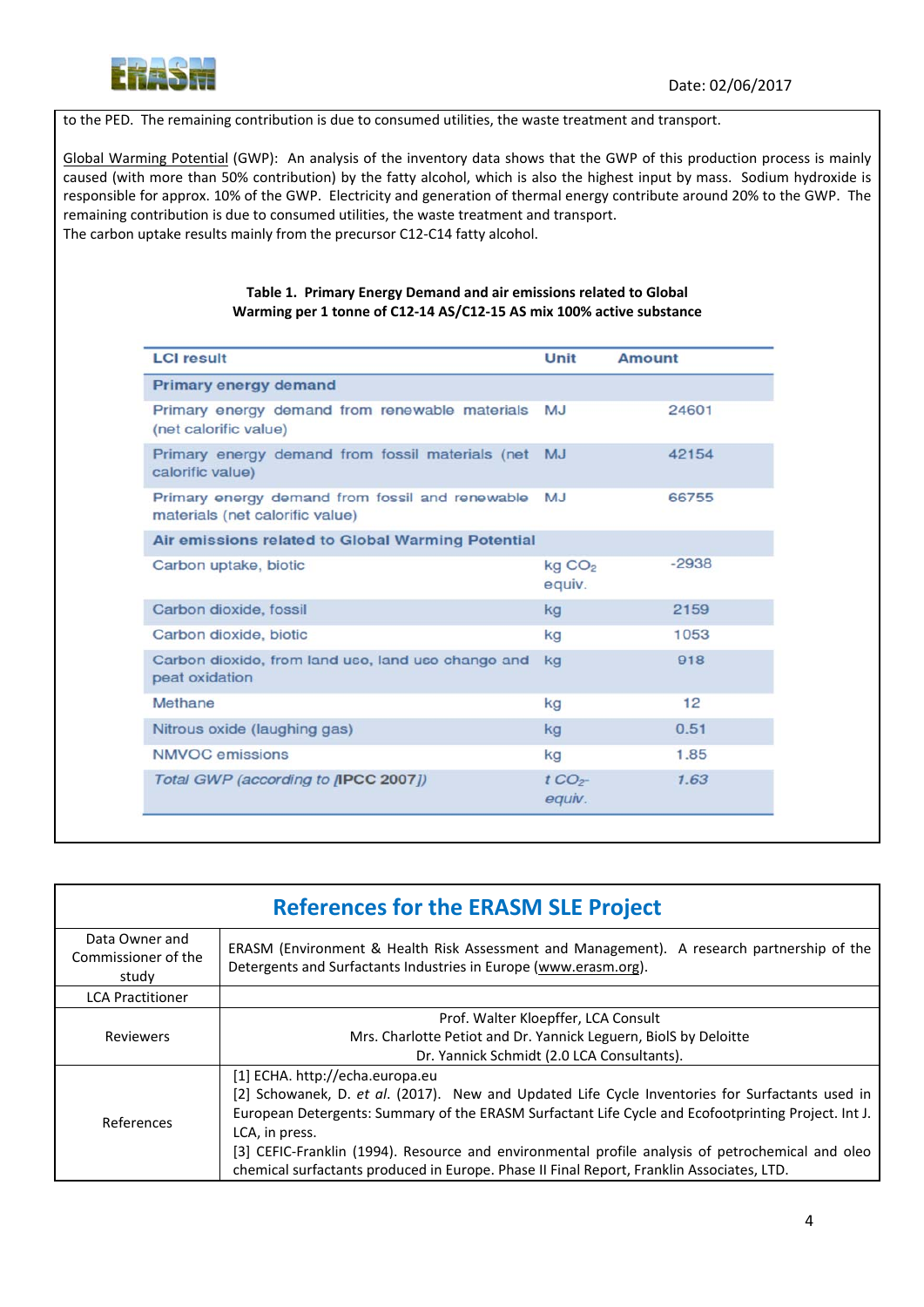

| [4] PLASTICSEUROPE (2011). Eco-profiles and Environmental Declarations - Life Cycle Inventory (LCI) |
|-----------------------------------------------------------------------------------------------------|
| Methodology and Product Category Rules (PCR) for Uncompounded Polymer Resins and Reactive           |
| Polymer Precursors, version 2.0.                                                                    |
| [5] Stalmans, M. et al. (1995). European Life-Cycle Inventory for Detergent Surfactants Production, |
| Tenside Surf. Det. 32 (2), 84-109.                                                                  |